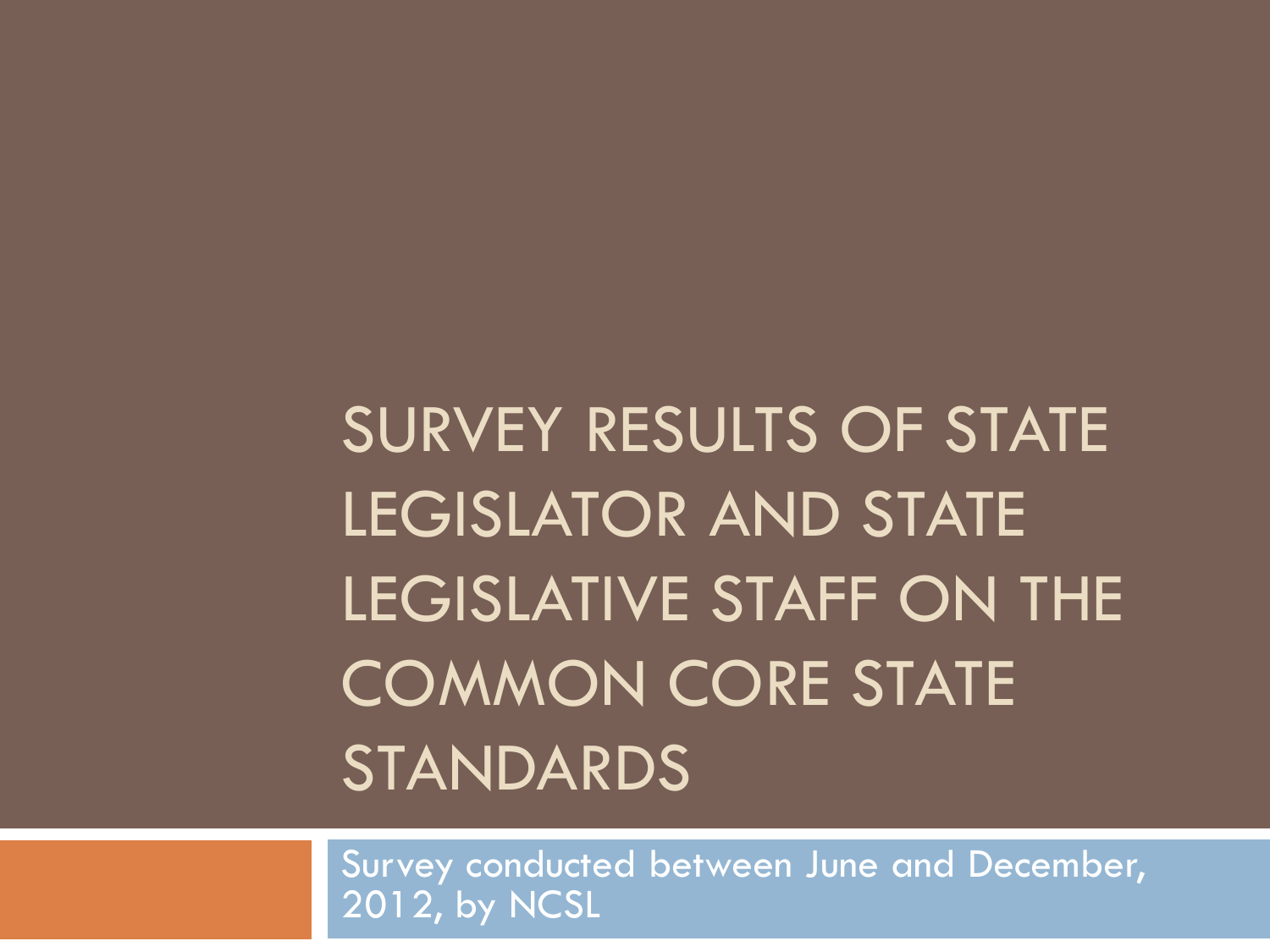## Who took the survey?



 $\blacksquare$  a state legislative staffer  $\blacksquare$  a state legislator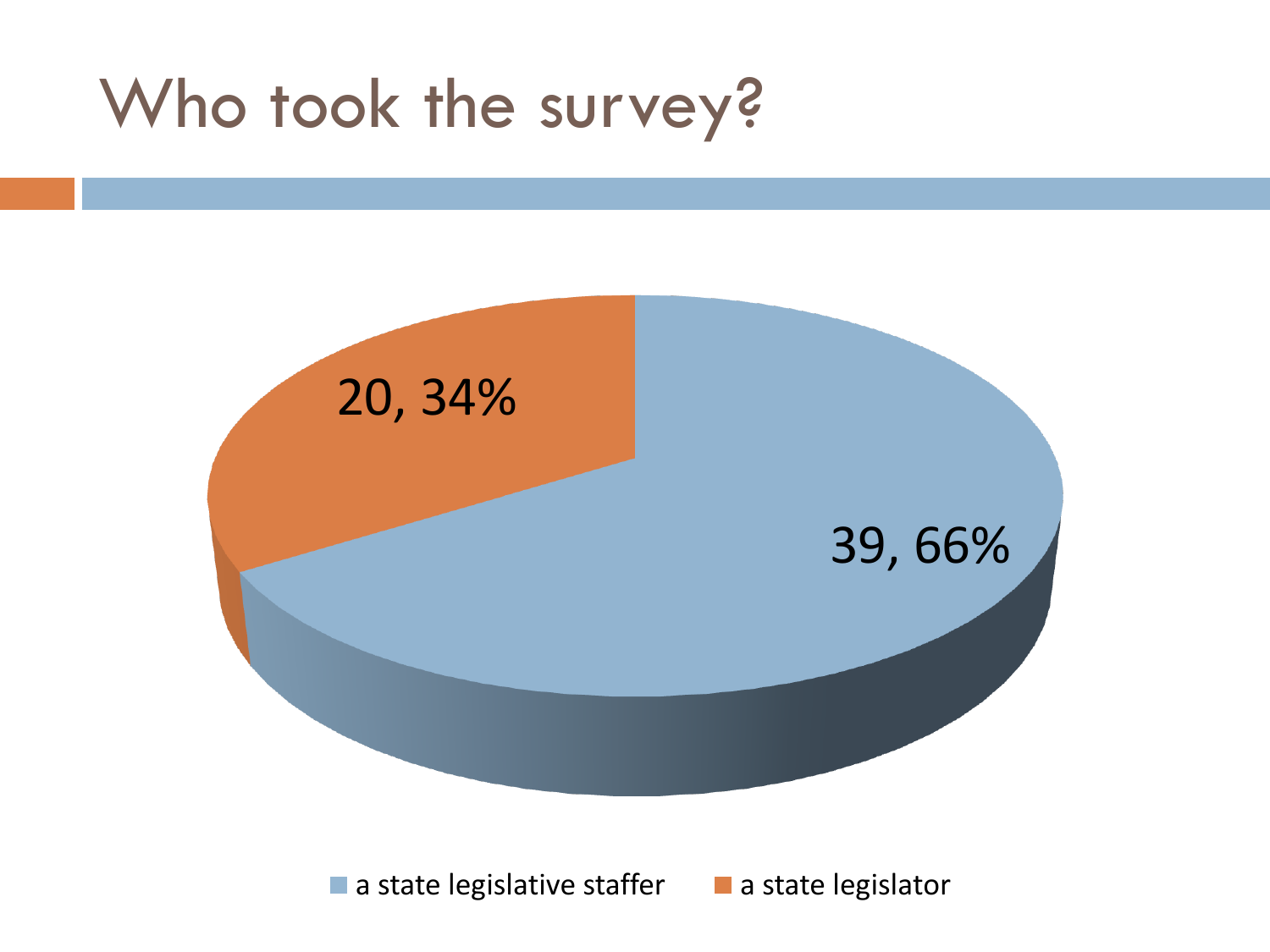# Has your state adopted the Common Core State Standards?



No Yes I don't know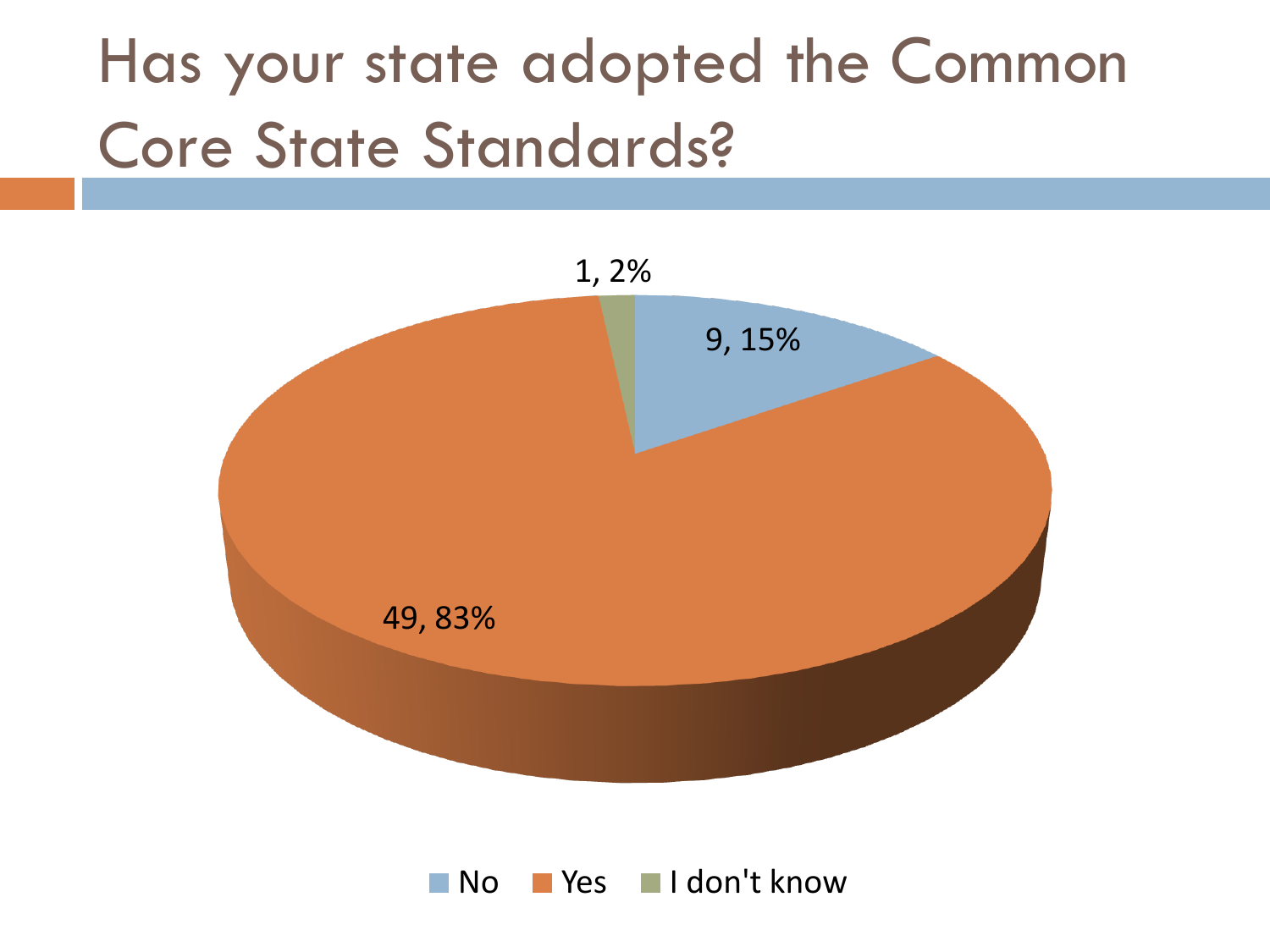# How would you rate your level of knowledge regarding the CCSS?

**Level of Knowledge on a Scale of 1 to 5**

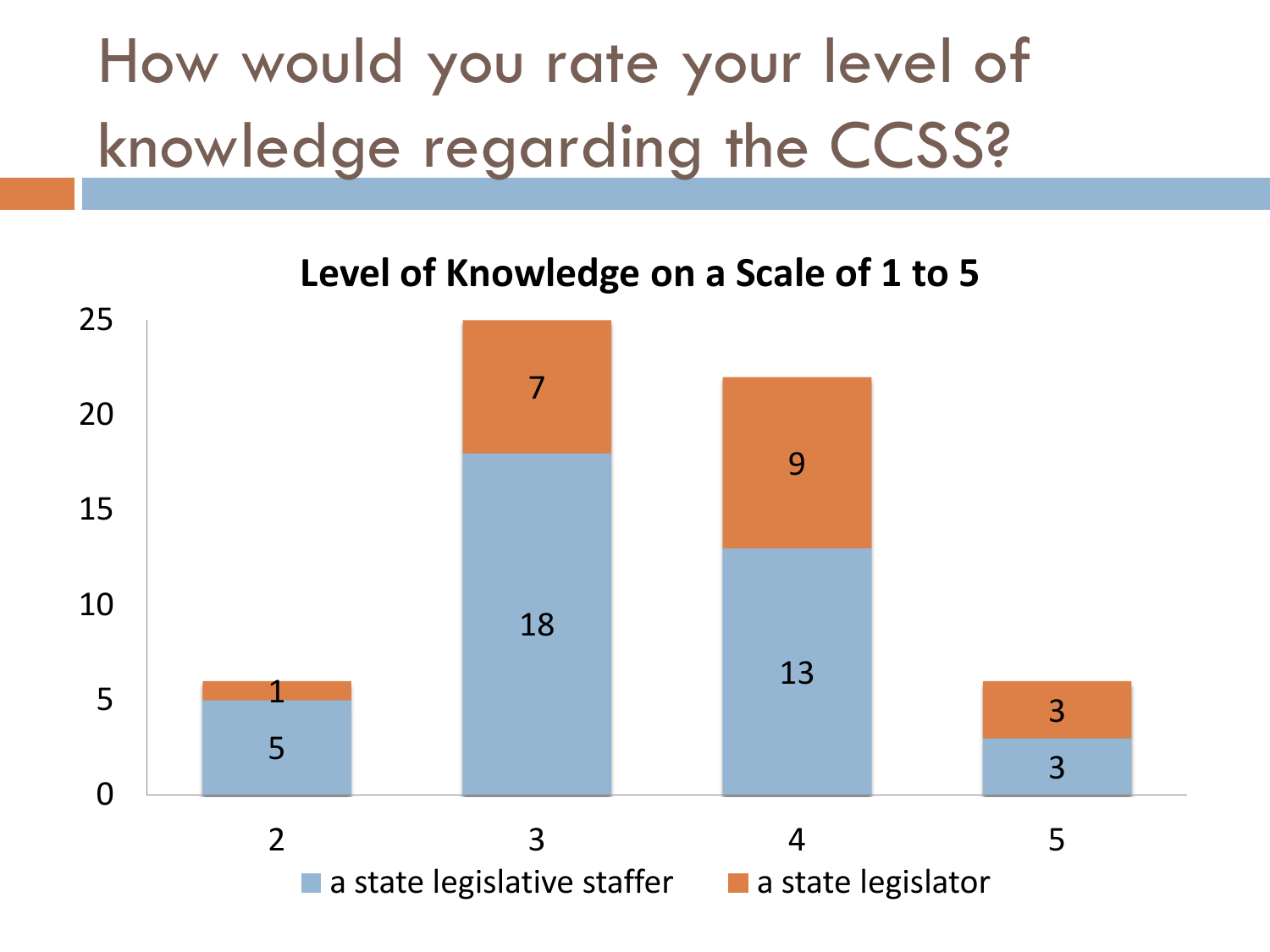If your state introduced legislation addressing the CCSS, what aspect(s) of the CCSS did the legislation address?



**Assessments** 

Higher education alignment **Other** Revision of how standards are adopted Creation of a task force Instructional materials or curricula Appropriation for implementation Limiting or revoking state's implementation Educator professional development

> 5 10 15 20  $\blacksquare$  State Legislator  $\blacksquare$  State Legislative Staffer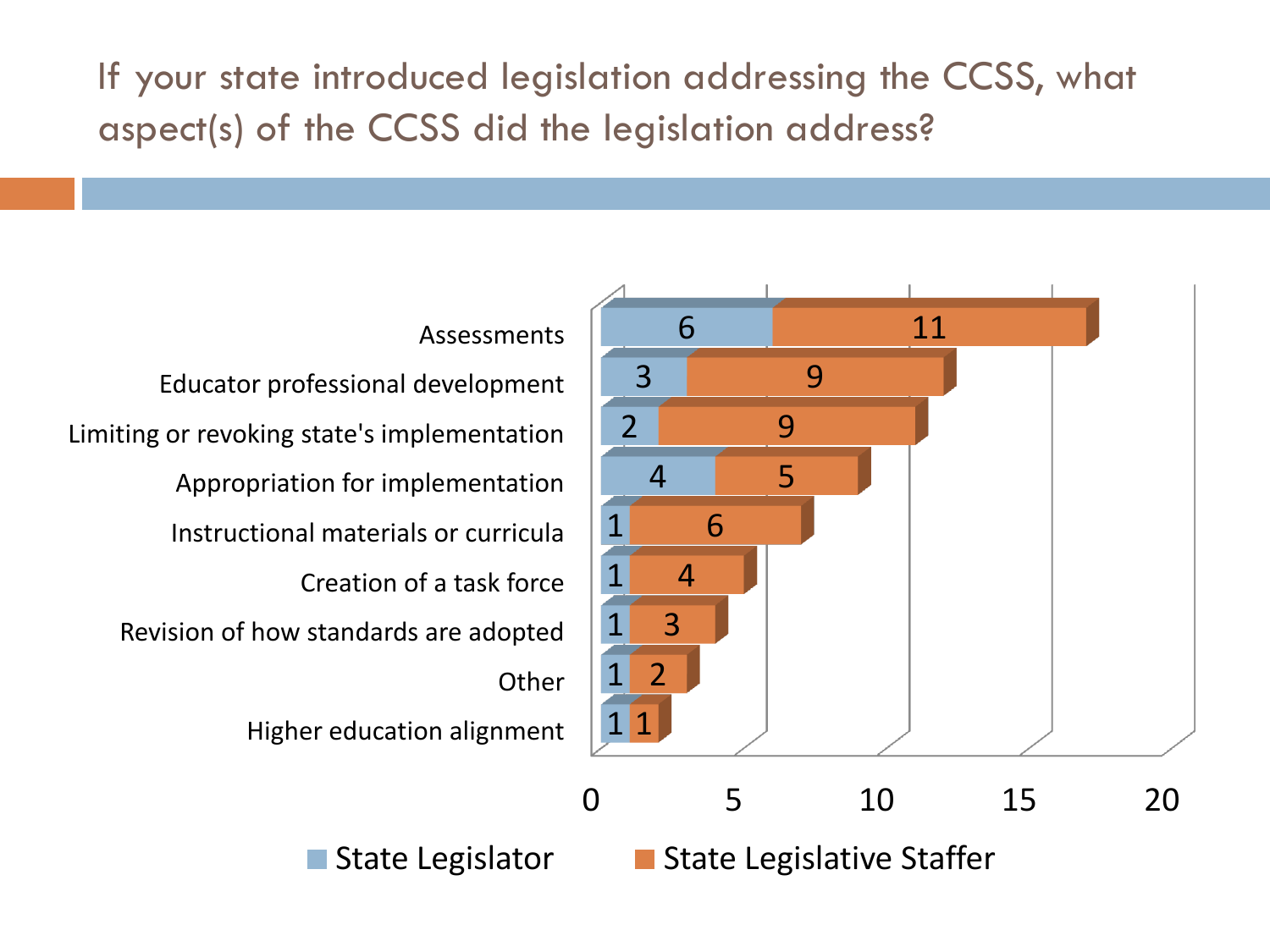What aspect(s) of the CCSS will legislation need to address to move forward with implementation?

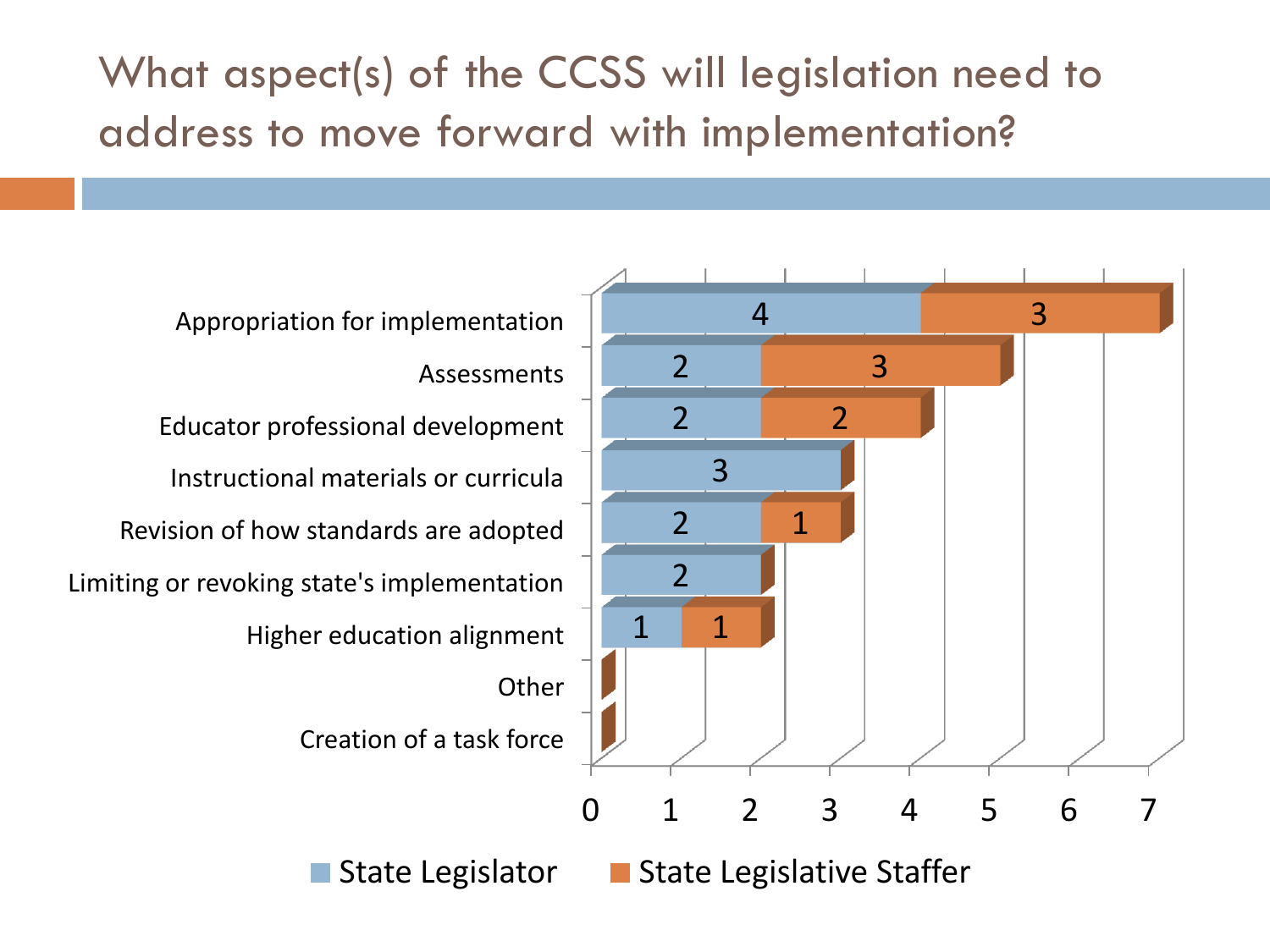What policy area(s) present the greatest challenge(s) to your state in implementing the CCSS?



10 20 30 40

Revise how state standards are adopted Limit or revoke state's implementation Higher education admissions requirements Timeline for implementation Teacher preparation programs Federal involvement College freshmen year course offerings New instructional materials or curricula Teacher evaluation systems Costs associated with implementation Educator professional development New assessments

 $\blacksquare$  State Legislator  $\blacksquare$  State Legislative Staffer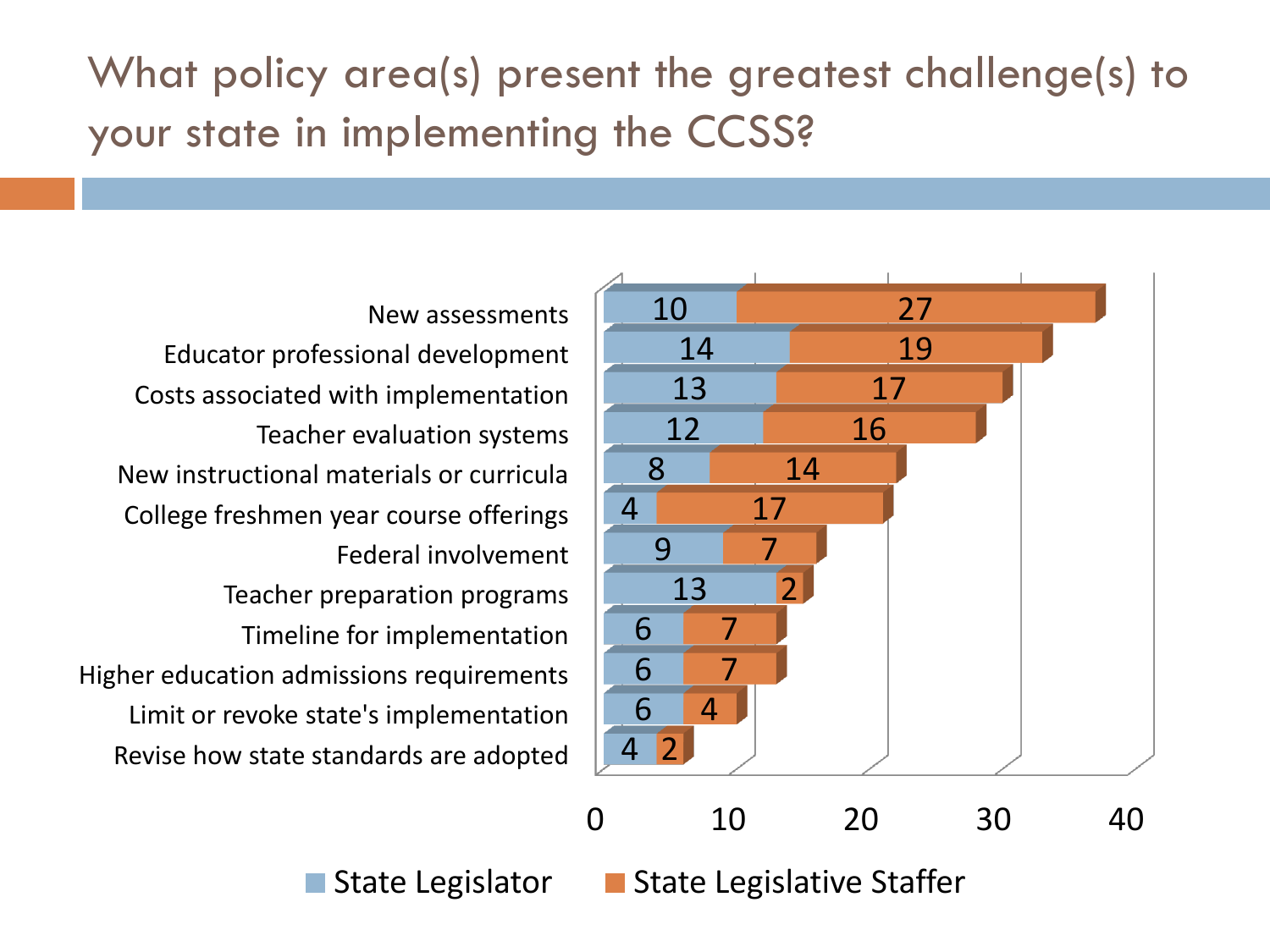### What policy areas related to the CCSS would you like to learn more about?

Limit or revoke state's implementation Revise how state standards are adopted Timeline for implementation New instructional materials or curricula Teacher preparation programs College freshmen year course offerings Higher education admissions requirements Federal involvement Educator professional development Teacher evaluation systems Costs associated with implementation New assessments



State Legislator **State Legislative Staffer**